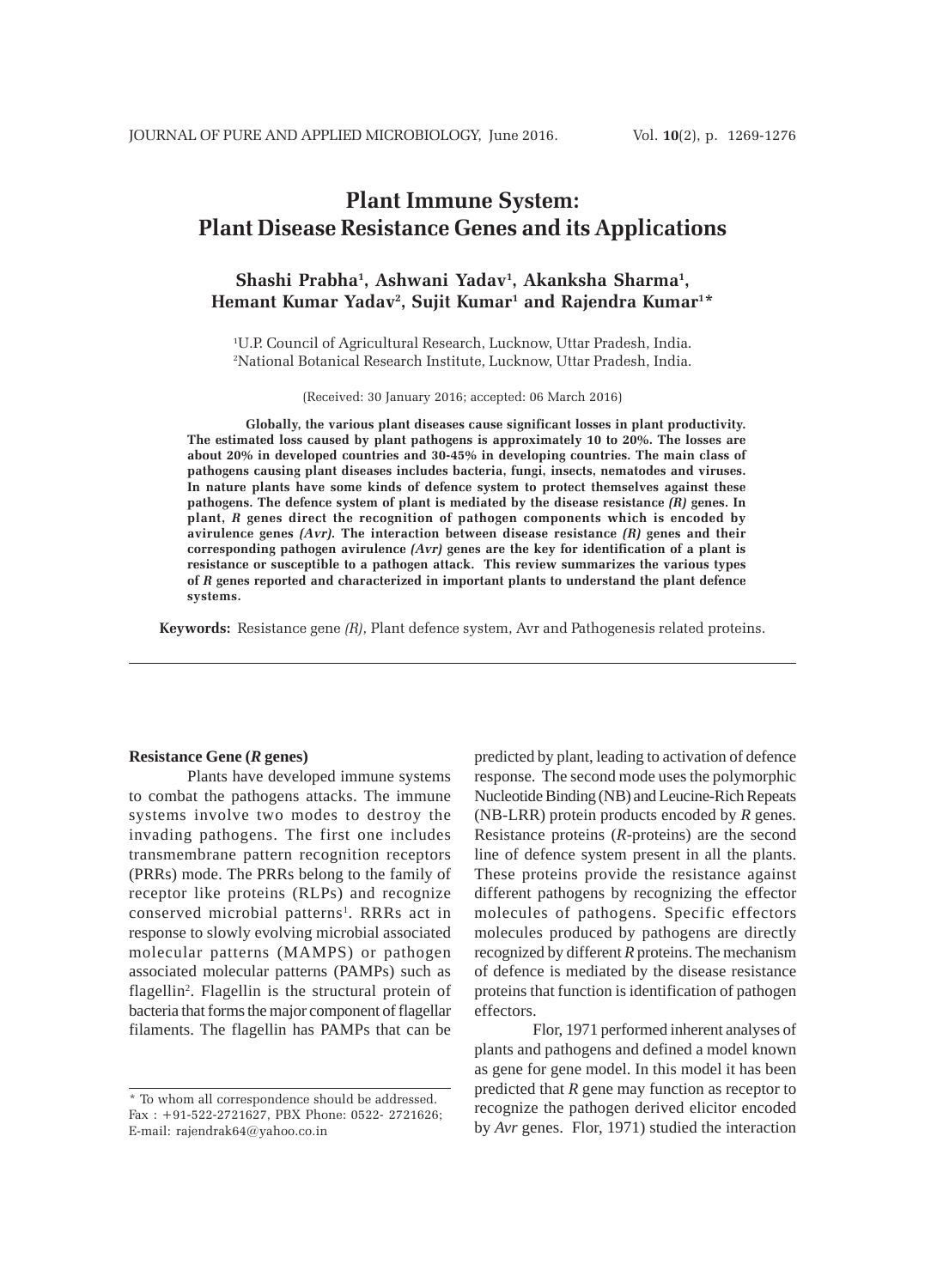between flax and the fungal pathogen (*Melampsora lini*) and reported that flax genes for resistance were dominant and rust genes for virulence were recessive and finally concluded that pathogens contain a mixture of molecules encoded by dominant avirulence (*Avr*) genes that generate defence responses in plants carrying the corresponding *R* gene**<sup>3</sup>** . This model predicted that plant resistance will occur only when a plant possesses a dominant resistance gene (*R*) and the pathogen expresses the complementary functional avirulence gene (*Avr*). The pathogen avirulence genes are referred to as effector genes and have disease causing ability4 **.** Different bacterial and fungal pathogens contain diverse sets of effectors molecules and *Avr* genes<sup>5</sup>.

The most important class of *R* genes consist of a nucleotide binding domain (NB) and leucine rich repeat (LRR) domains and are referred to as NB-LRR *R* genes. The NB domain binds either GTP/GDP or ATP/ADP and the LRR domain is involved in protein-protein interactions. The most important function of LRR domain is disease resistant. Large number NBS of coding sequence have been isolated from different plant species by genome wide analysis methods. In papaya and *Cucumis sativus* 50 NBS coding sequence,<sup>6,7</sup> and in *Oryza sativa* 653 NBS coding sequence have been isolated<sup>8</sup>.

### **Applications of** *R* **genes in major plants**

Mildew resistance locus (*MLO)* genes are present as small family in the genomes of all higher plants. *MLO* genes family exists in plants and exhibits resistance against the wide variety of pathogens. Various members of *MLO* gene family may play an essential role against phytopathogenic fungus in dicots. Presently, 15 *MLO* genes in *Arabidopsis*, 9 in maize, 12 in rice and 17 in grapes have been reported 9-12**.** The details of major *R* genes reported in important plants are summarized below:

### *R* **genes in** *Arabidopsis* **(***Arabidopsis thaliana)*

Meyer *et al.,* (2003) identified over 149 resistance genes encoding NBS-LRR class in *Arabidopsis* using *in silico* analysis<sup>13</sup>. NBS-LRR locus contains different allelic forms that can confer resistance to different class of pathogens. Disease resistance gene *RPS6* was identified in *Arabidopsis*<sup>14</sup> and locus has been mapped on chromosome 5. *RPS6* gene exhibits disease resistant

against the *Pseudomonas syringae*15**.** Various members of *MLO* gene families in *Arabidopsis* include *AtMLO2, AtMLO6* and *AtMLO12* play essential role in resistance to disease*.* The *AtMLO2* gene reduced susceptibility to *Golovinomyces orontii*. Two other *Arabidopsis* genes such as *AtMLO12* and *AtMLO6* were mutated with *AtMLO2* and which showed resistance to the powdery mildew10**.** Apart from *MLO* gene family, other resistance gene *RPW8* works against the powdery mildew disease in *Arabidopsis* which has an amino terminal transmembrane domain and CC domain. In *Arabidopsis thaliana* locus contains two dominant R genes are *RPW8.1* and *RPW8.2. RPW8.1* and *RPW8.2* genes confer resistance to powdery mildew disease caused by fungi *Erysiphe cruciferarum*16**.**

Ashfield *et al.,* (2003) cloned *Rpg1-b* resistance gene from soybean and compared this gene with *RPM1* resistance gene from *Arabidopsis* and found that *Rpg1-b* gene of soybean and *RPM1* gene of *Arabiodpsis thalina* mediate recognition of same effector protein from *Pseudomonas syringae*. Both the genes *RPM1* and *Rpg1-b* belong to the coiled-coil NBS-LRR class of  $R$  genes<sup>17</sup>. The three *PEN1, PEN2* and *PEN3* proteins encoded by genes and acts as essential components in cell wall-based defence against powdery mildew *Blumeria graminis* fsp. *Hordei*18.

### *R* **genes in rice** *(Oryza sativa)*

Bacterial blight is one of the most serious disease of rice worldwide caused by *Xanthomonas oryzae pv. oryzae (Xoo)* which causes loss of productivity upto 81%19**.** Resistance to bacterial blight regulated by disease *R* genes and defence responsive genes. Thirty eight resistance genes for bacterial blight have been identified and utilized in rice breeding programs 20**.** Five of them includes *Xa1*21, *Xa21*22, *Xa5* <sup>23</sup>**,** *Xa26*24 and *Xa7*25 have been cloned. The gene *Xa 5* have been widely used globally for gene pyramiding to develop rice resistance varieties 26,27,20.

Blast disease of rice is another disease caused by *Magnaporthe grisea* fungus<sup>28</sup>. Till date 96 genes for blast resistance have been identified and mapped<sup>29</sup>. Several  $R$  genes are clustered in specifically on chromosome 6, 9, 11 and 12 in rice genome 30,31*. Rirlb* gene belongs to defence related gene family that has been identified in cereals <sup>32</sup>**.** Many blast resistance genes have been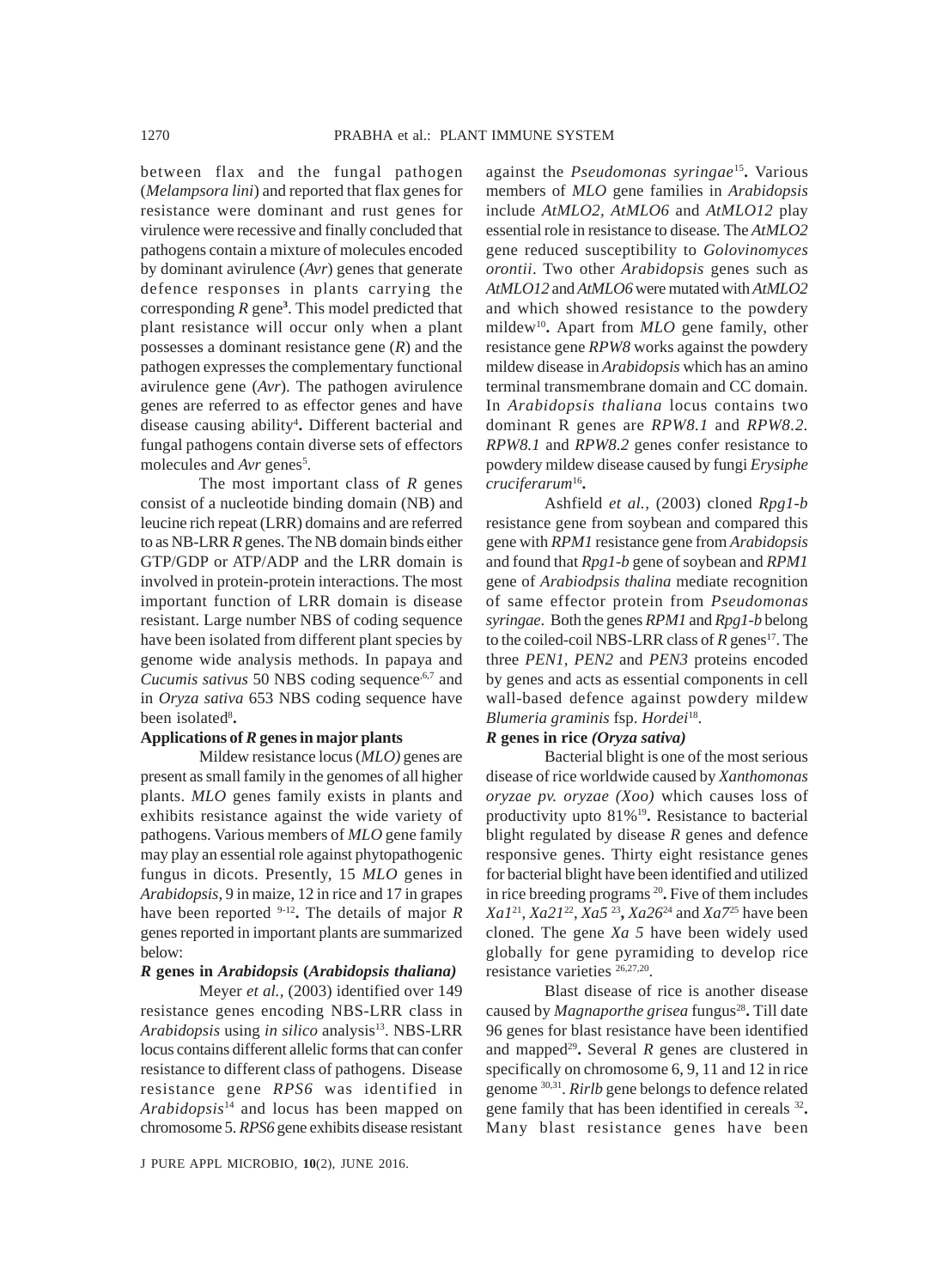successfully introgressed into elite breeding lines using gene pyramiding approach. For example, the variety Pusa1602 (PRR78+*Piz5*) and Pusa1603 (PRR78+*Pi54*) lines were developed by incorporating the blast resistance genes *Piz-5* and *Pi54*, using a marker assisted backcrossing (MABC) breeding33**.** The Rongfeng B hybrid rice line was also developed through MABC breeding34**.** The blast resistance *Pi* genes (*Pi-7(t)*, *Pi-d(t)1* and *Pir2-3(t)* and *qLN2* QTL) from the Pongsu Seribu 1 rice variety was introduced into popular Malaysian mega rice variety MR263 29**.**

# *R* **gene in tomato (***Solanum lycopersicum)*

Tomato is one of the important vegetable crops worldwide .The tomato *Pto* gene is resistance gene encoding a serine/threonine protein kinase (PK) and shows resistance to *Pseudomonas syringae.* pv. tomato that express by the avirulence gene *Avr* Pto. Many family of *MLO* genes have been cloned in *Arabidopsis*, tomato and pea 9,35. Whole genome of tomato have available and provides all the information which are related to structural features and phylogenetic relationship of the *MLO* gene family. In tomato 17 MLO genes are identified by bioinformatics methods<sup>36</sup>.

By the biotechnological methods transgenic tomato has produced that shows resistance to wide varieties of pathogens. *Mi* gene has introduced into the cultivated *Lycopesicon esculentum* tomato from its natural relative *L. peravianum* cultivar 37. Mi-1 encodes a cytoplasmic NBS-LRR-CC protein. The Mi locus localized at chromosome 6. Mi locus contains two highly homologous genes such as *Mi-1.1* and *Mi-1.2* or *Mi-1* genes. These genes effective against nematodes, oomycetes and fungi<sup>38</sup>. In the pepper *Bs2 R* gene shows resistance against the bacterial spot disease caused by the bacterium *Xanthomonas campestris. X. campestris* is also pathogen of tomato. This *Bs2 R* gene has been cloned from pepper into tomato that encodes a NB-LRR protein of *R* genes. Transgenic tomato carries *Bs2* and effective against *X. campestris.*

The tomato *I-3* gene is a novel gene for resistance to Fusarium wilt disease caused by *Fusarium oxysporum* f. sp. *lycopersici (Fol)* races 3. *I-3* encodes an SRLK (S-receptor-like kinase) reveals a new pathway for Fol resistance and confer *Avr3*-dependent resistance to Fol race 339. Tomato yellow leaf curl virus causes disease in tomato

worldwide. *Ty-2* resistance gene shows resistance against virus. By bioinformatics techniques, 22 disease-resistance candidate genes of *Ty-2* were recognized. These genes involve not only in of in tomato growth and development but also responses to various stresses<sup>40</sup>.

# *R* **gene in barley (***Hordeum vulgare L.***)**

 Mildew resistance locus o *(MLO)* is a novel class of plant integral membrane proteins *Mlo* gene is control element of plant pathogene resistant. *MLO* gene family may play an important role in defence system resistance against the variety of plant pathogens. Tucker *et al.,* (2013) found many *R* genes such as *Mla-9, Ml-ra*, *Mla-6* and the combinations of *Mla-1* plus *Mla-A12* and *Mla-6* plus *Mla-14* and *Mla-13* plus *MlRu3* together with the recessive resistance gene *mlo-5* in barley against powdery mildew caused by the fungus *Blumeria graminis* f. sp. *hordei (Bgh)* in Western Australia<sup>41</sup>.

Many diseases are mostly seen in barley likes leaf rust, stem rust and loose smut diseases. Leaf rust disease is caused by *Puccinia hordei* (fungus) in barley. *Rph23* additive adult plant resistance gene is a new resistance gene to leaf rust in barley. This gene was identified from a doubled haploid population resulting from an intercross between and Australian barley varieties Franklin (F) and Yerong (Y). *Rph23* leaf rust gene has been mapped on 7HS chromosome 42**.** Stem rust disease caused by *Puccinia graminis f. sp. tritici*. *Rpg1* gene provides durable protection against stem rust that loss in widely grown barley cultivars. An *Rpg1* gene encodes a receptor kinase like protein with two tandem protein kinase domains (A novel class of plant resistance genes)<sup>43</sup>.  $Rpg5$ is another stem rust resistance gene shows dominant resistance against rye stem rust in barley<sup>44</sup>. Zhou *et al.*, (2014) studied on association mapping of stem rust race TTKSK resistance in US barley breeding germplasm. They used 3000 cultivars for resistance at seedling stage as well as adult plant stage. In seedling stage two SNP markers on chromosome 7 H (11\_21491 and 12\_30528) were found which linked with resistance and resistance QTL was Rpg-qtl-7H-12\_30528. In adult stage two SNP markers on chromosome 5H (11\_11355 and 12\_31427) were found which linked with resistance and resistance QTL was Rpg-qtl-5H-11\_1135545. Zang *et al.,* (2015) identified smut

J PURE APPL MICROBIO*,* **10**(2), JUNE 2016.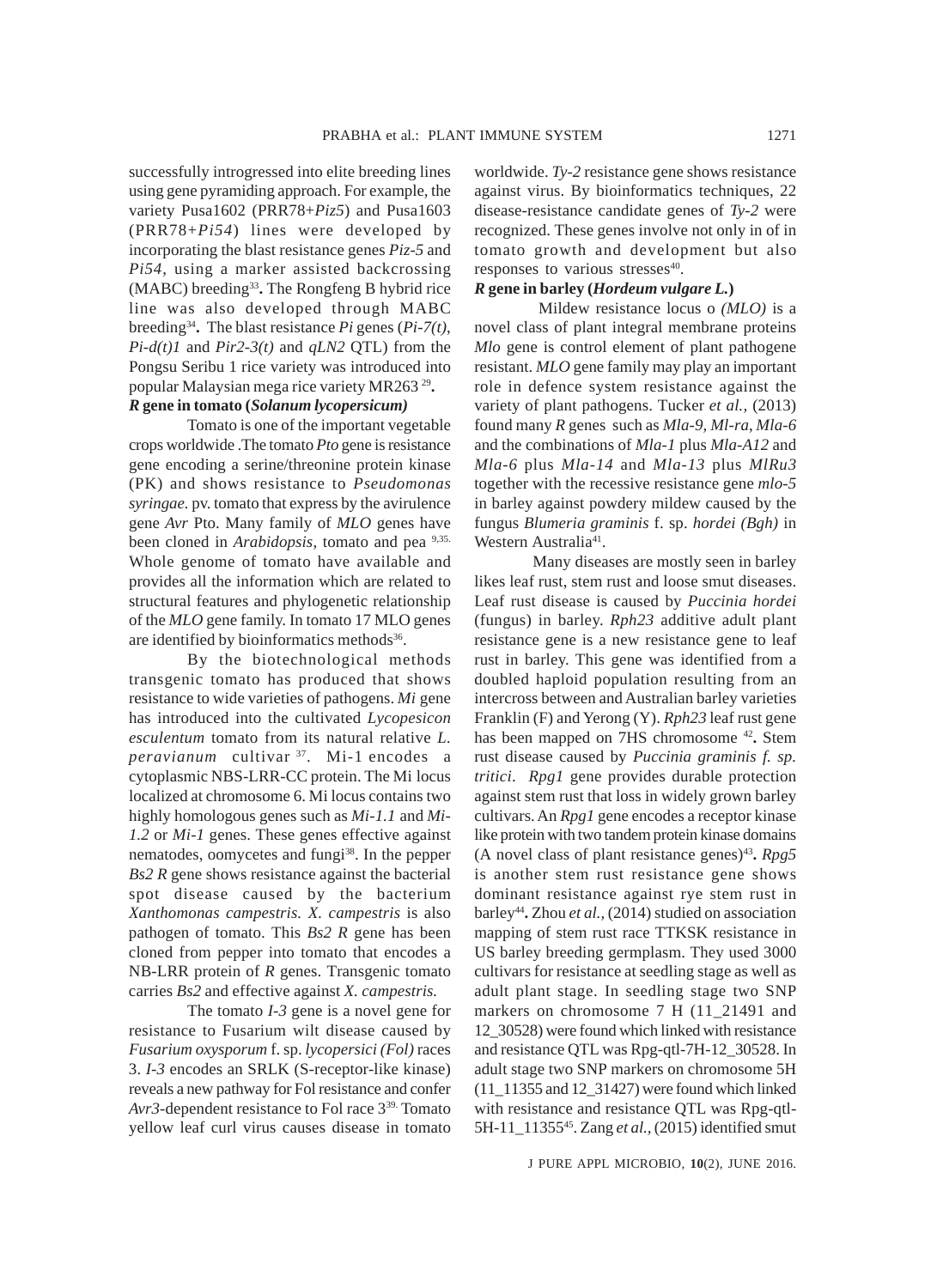resistance gene *Un8* and was mapped on long arm of chromosome 5 (1HL) 46.

### *R* **gene in wheat (***Triticum aestivum* **L.)**

Various types of diseases are found in wheat such as leaf rust, stem rust and stripe rust caused by different types of microorganisms. Leaf rust disease is caused by the fungus *Puccinia triticin*a Eriks. is widespread diseases of bread wheat (*Triticum aestivum* L.) worldwide<sup>47,48</sup>. Charpe *et al*., (2012) work on marker assisted gene pyramiding of leaf rust resistance genes *Lr*9, *Lr*24 and *Lr*28 in a bread wheat cultivar HD 2329 against virulent pathotypes of leaf rust 77-5 (121R63-1) and achieved that all genes showed a high degree of seedling and adult plant resistance49. Wang *et al*., (2014) studied on genetic analysis and molecular mapping of leaf rust resistance genes in the wheat line 5R618 bred at china. In this study they crossed between wheat line 5R618 (resistance) and Zhengzhou5389 (susceptible) with Chinese *P. triticina* pathotype THJP and found that *Lr5R* gene showed resistance to *P. triticina* and *Lr5R* gene was located on the 3DL chromosome. They concluded that *Lr5R* is novel leaf rust resistance gene50. Shahin *et al.,* (2015) performed research on relationship between partial resistance and heritage of adult plant leaf rust resistance gene *Lr46* in six bread wheat varieties such as Gemmeiza 9, Giza 168 and Gemmeiza 7, Gemmeiza 1, Sakha 93 and Sids 1 and found two varieties like Giza 168 and Gemmeiza 9 have three leaf rust genes *i.e. Lr*45, *Lr*46 and *Lr*47 and other four varieties do not contain any leaf rust gene after segregation of  $F<sub>2</sub>$ plant<sup>51</sup>.

Stem rust, another rust disease caused by *Puccinia graminis* f. sp. *tritici* (Pgt) is serious diseases of wheat (*Triticum aestivum* L.) worldwide. Yadav *et al.*, (2015) applied marker assisted backcrossing method and transferred the three stem rust resistant genes *Sr25*, *SrWeb* and *Sr50* from the CIMMYT breeding line PMBWIR4 into the wheat cv. HUW234 (popular Indian wheat cultivar) and found that improved version of wheat cv. HUW234 showed superior resistance as compared to source cultivar against stem rust $52$ .

Stripe rust is caused by *Puccinia striiformis* f. sp. *tritici* (*Pst*) is one of the most damaging diseases of wheat. Various stripe rust resistance genes have been mapped on chromosome 2B such as *Yr5*, *Yr7*, *Yr27*, *Yr31*, *YrSp, YrV23*, *YrQz*, *YrTp1* and *YrCN19* 53-55. These genes show resistance to all or to a few races of *P. striiformis* f. sp. *tritici*.**.** Stripe rust resistance gene *Yr51* has been mapped on 4AL chromosome and showed resistance against Australian pathotypes of *Puccinia striiformis* f. sp. *tritici* 56**.** Zhou *et al.,* (2014) studied on identification of stripe rust gene *Yr59* to stripe rust in wheat germplasm PI 178759 of Washington state, USA. In this research they crossed between wheat germplasm PI 178759 and Avocet susceptible with *P. striiformis* f. sp. *tritici*. They identified that wheat germplasm PI 178759 was high temperature adult resistance (HTAP) and has been mapped on long arm of 7B chromosome<sup>57</sup>.

### *R* **gene in Maize (***Zea mays***)**

Various types of diseases are found in maize such as *Aspergillus* ear rot, *Gibberella* ear rot and *Diplodia* ear rot caused by different types of microorganisms. *Aspergillus* ear rot is caused by fungus *Aspergillus flavus* which produces a mycotoxin called as aflatoxin. Several researches have reported that QTLs show resistance to aflatoxin accumulation<sup>58-60</sup> and to *Aspergillus* ear rot 59**.** *Gibberella* ear rot is caused by the fungus *Gibberella zeae* and *Fusraium graminearum***.** Ali *et al.,* (2005) studied and identified 11 QTLs shows resistance to *Gibberella* ear rot disease<sup>61</sup>. *Diplodia* ear rot disease is caused by *Stenocarpella maydis*. Olatinwo *et al.,* (1998) suggested that non additive gene play an important role for resistant to *diplodia* ear rot disease<sup>62</sup> and Dorrance *et al.*, (1998) suggested that general and specific additive gene play an important role in resistant against this disease<sup>63</sup>.

### *R* **gene in Linseed (***Linum usitatissimum)*

*L6* resistance gene encodes NBS-LRR class of *R* gene that confers race specific resistance to strains of flax rust (*Melampsora lini*) that carry avirulence alleles of the *AvrL567* gene 64**.** The resistance genes *L5, L6, L7, M, P* and *P2* and the corresponding avirulence gene have been cloned and currently avirulence/virulence genes at four loci, *AvrL567, AvrM, AvrP4* and *AvrP/AvrP123* have been cloned. 65**.** Genes at the M locus in flax *(Linum usitatissimum)* that confer resistance to flax rust *(Melampsora lini).* Two other functional resistance genes *M1* and *M3* have cloned at this locus by candidate gene approaches and transposon tagging methods. *M1* and *M3* belongs to family of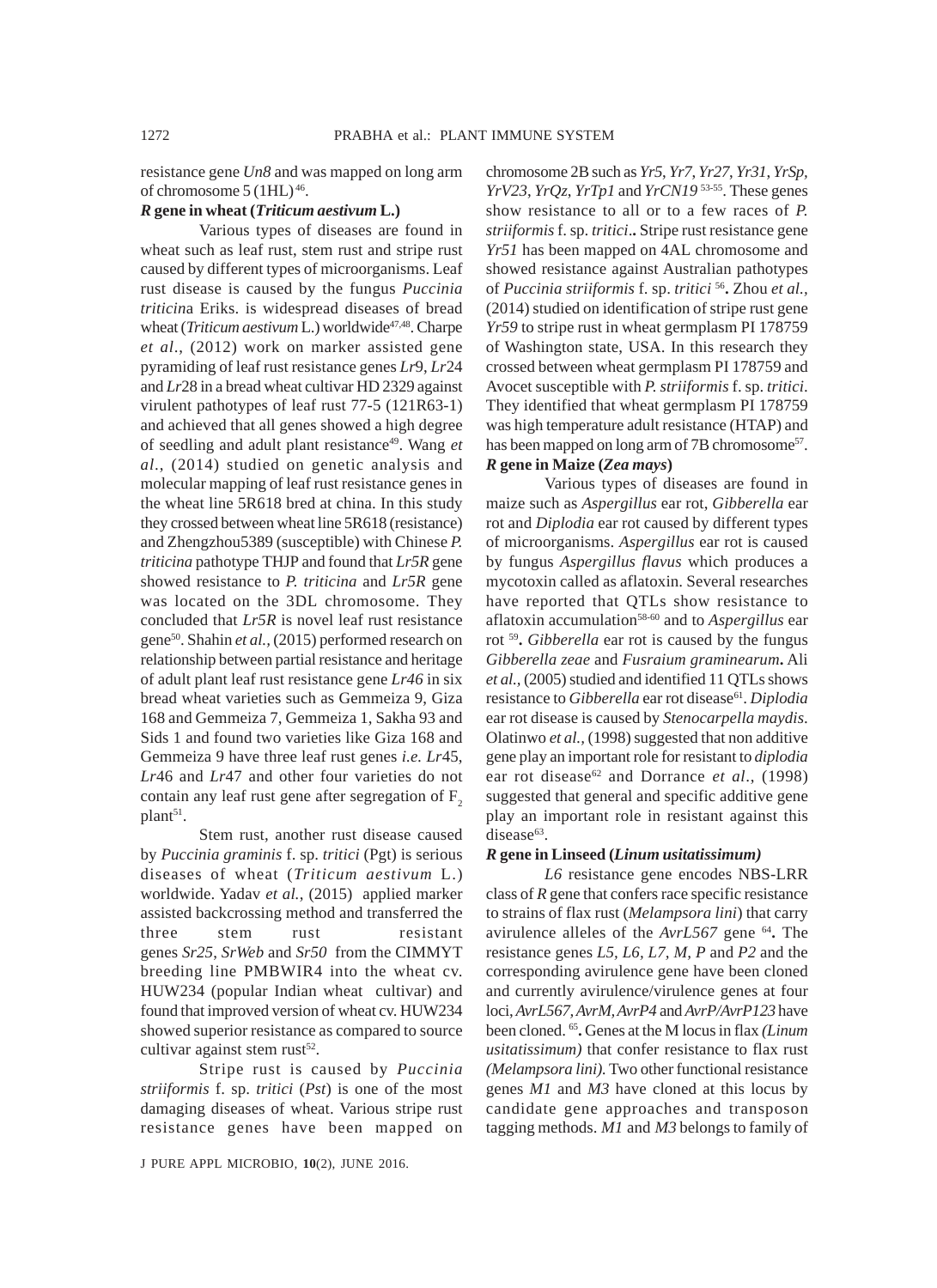the nucleotide binding site, leucine-rich repeat (NBS-LRR) of  $R$  gene  $^{66}$ . 147 NBS-LRR genes identified that encode *R* gene to detect pathogens and to induce defense responses<sup>67</sup>.

Various diseases are found in linseed which causes loss in its productivity includes rust caused by *Melomsora lini*, powdery mildew caused by *Oidium lini, Alternaria* blight caused by *Alternaria lini* and wilt caused by *Fusarium oxysporum*. Some disease resistance varieties of linseed have been developed and they show resistance to rust, powdery mildew, *Alternaria* blight, wilt and budfly diseases. LCK-9216 and LMH-16-5 varieties show resistance to powdery mildew and rust and moderate resistance to *Alternaria* blight and budfly but LMH-16-5 variety also shows moderate resistance to wilt. Jawahar Linseed-9 variety shows resistance to powdery mildew, rust and wilt and are tolerant to *Alternaria* blight. LMH-62 variety shows resistance to powdery mildew, rust and wilt<sup>68</sup>. PKV NL-260 variety shows moderate resistance to powdery mildew, *Alternaria* and budfly. NL-142 variety is moderate susceptible to *Alternaria* blight, wilt and rust and moderate resistance to bud fly and powdery mildew. NL-165 variety is moderate susceptible to *Alternaria* blight and resistance to leaf minor and moderate resistance to powdery mildew, wilt and budfly69**.** Surbhi (Kl-1) and Nagarkot (KL-31) varieties show resistance to rust, drought and powdery mildew. Jeevan (DPL-21) and Janaki (KL-43) varieties show resistance to rust, wilt and powdery mildew. Himalini variety shows fairly resistance to powdery mildew, wilt and resistance to rust. Him Alsi-I (KL-187) variety shows resistance to blight rust and wilt<sup>70</sup>.

### **CONCLUSIONS**

The main focus of the research is to manage the yield loss caused by diseases of plant at global level. Chemical management of plant diseases is simple and effective option. The most important difficulty associated with chemical management is environmental pollution and health hazards caused by toxic chemicals released during disease management. Chemical management gives good results for a few pathogens only, but bad results against other beneficial pathogens. Thus in order to recognize a sustainable agriculture and obtain high value products in terms of health safe, the use of resistance (tolerant) varieties have become a most important tool to reduce or decreases caused by various pathogens. Many varieties that are resistant to various pathogens are available for various plants.

Biotechnological tools are being used to make easy the existing disease management planning. The various molecular biology techniques are being used to assist the conventional breeding programme and to help in shorten the period required to grow resistance cultivar in various plants. In molecular biology techniques, molecular marker offer enormous scope for improving the efficiency of traditional plant breeding programme in which gene pyramiding and marker assisted backcrossing method are applied for obtaining disease resistance plants. Gene pyramiding with marker technology can combine into existing plant breeding programme to permit researchers to access, transmit and unite genes at a rate and with precision not before possible. Gene pyramiding is the method of combining more than one gene for resistance in a common genetic background through the repeated back crossing and selection with the virulence races of the pathogen. This technique is very effective in obtaining durable resistance to the pathogens. Molecular markers are used to detect the presence of desire character which is significantly important. Marker assisted backcrossing (MABC) is a specific and an efficient method to introgress a single locus controlling a trait of interest while retaining the important characteristics of the recurrent parent. MABC is superior to conventional backcrossing in accuracy and efficiency. MABC involves subsequent backcrossing to eliminate the genetic background of the donor while getting better genetic properties of recurrent parent as much as possible.

### **ACKNOWLEDGEMENTS**

The authors are thankful to U. P. Council of Agricultural Research, Lucknow for giving the opportunity to this study.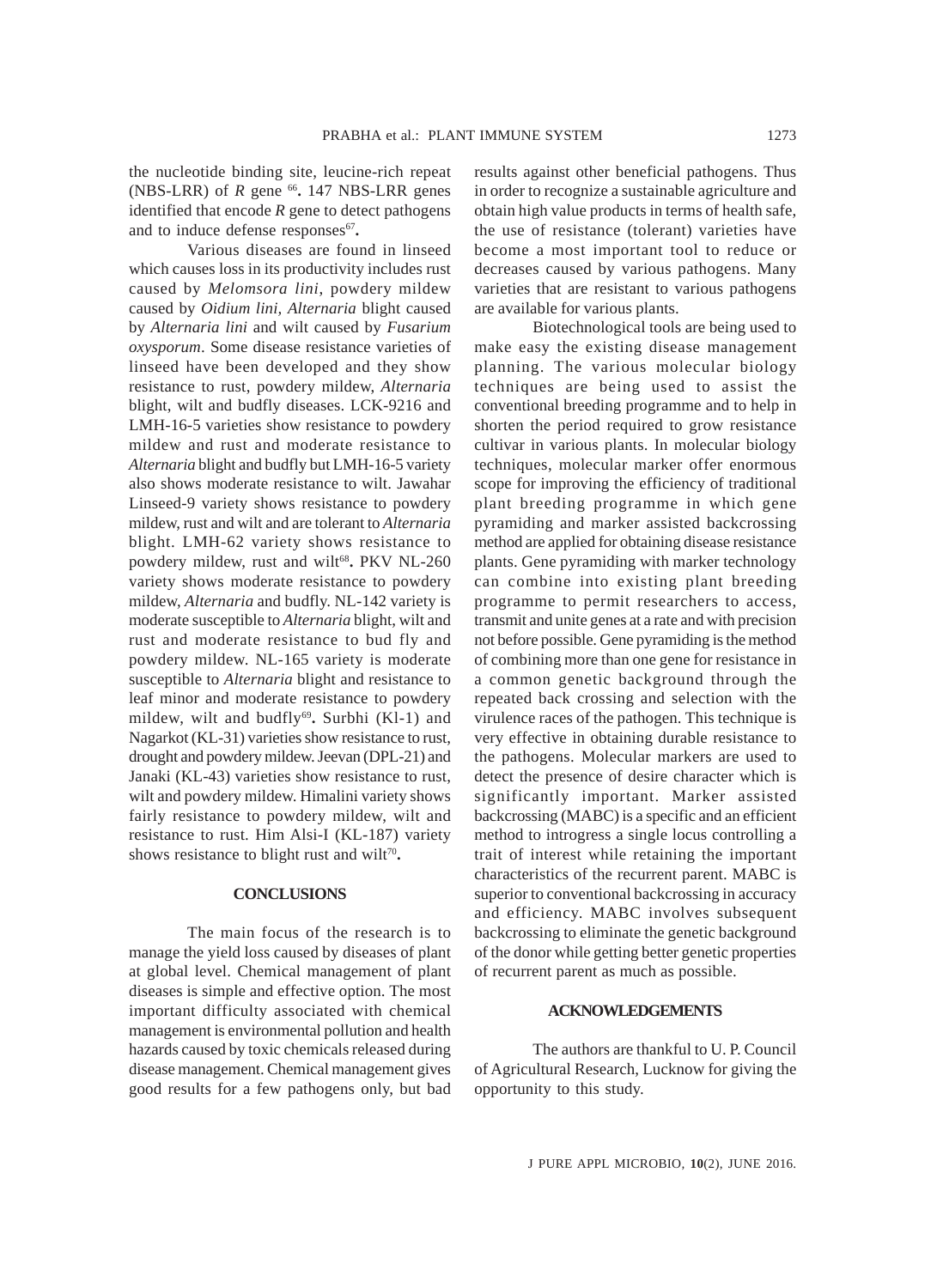#### **REFERENCES**

- 1. Beck, M., Heard, W., Mbengue, M., Robatzek, S. The INs and OUTs of pattern recognition receptors at the cell surface. *Curr Opin Plant Biol*., 2012; **15**:367–374.
- 2. Zipfel, C., Felix, G. Plants and animals: a different taste for microbes? *Curr. Opin. Plant Biol*., 2005; **8**: 353–360.
- 3. Flor, H.H. Current status of the gene-for-gene concept. *Annual Review of Phytopathology*., 1971; **9**:275-296.
- 4. Van Dijk, K., Fouts, D.E., Rehm, A.H., *et al.,* The *Avr* (effector) proteins HrmA (HopPsyA) and *Avr*Pto are secreted in culture from *Pseudomonas syringae* pathovars via the Hrp (type III) protein secretion system in a temperature- and pH-sensitive manner. *J. Bacteriol*., 1999; **181**:4790-4797.
- 5. Dou, D., Zhou, J.M. Phytopathogen effectors subverting host immunity: Different foes, similar battleground. *Cell Host Microbe.,* 2012; **12**: 484– 495.
- 6. Porter, B.W., Paidi, M., Ming, R., *et al.,* Genome-wide analysis of *Carica papaya* reveals a small NBS resistance gene family. *Mol. Genet. Genomics.,* 2009; **281**:609–626.
- 7. Wan, H., Yuan, W., Bo, K., *et al.,* Genome-wide analysis of NBS-encoding disease resistance in *Cucumis sativus* and phylogenetic study of NBSencoding genes in *Cucurbitaceae* crops. *BMC Genomics.,* 2013; **14**:109.
- 8. Shang, J., Tao, Y., Chen, X., *et al*., Identification of a new rice blast resistance gene, *Pid3*, by genome wide comparison of paired nucleotidebinding site leucine-rich repeat genes and their pseudogene alleles between the two sequenced rice genomes. *Genetics.,* 2009; **182**:1303–1311.
- 9. Devoto, A., Hartmann, H.A., Piffanelli, P., *et al.,* Molecular phylogeny and evolution of the plant-specific seven-transmembrane *MLO* family. *J Mol Evol.,* 2003; **56**: 77–88.
- 10. Consonni, C., Humphry, M.E., Hartmann, H.A., *et al.,* Conserved requirement for a plant host cell protein in powdery mildew pathogenesis. *Nat Genet.,* 2006; **38**: 716–720.
- 11. Liu, Q., Zhu, H. Molecular evolution of the *MLO* gene family in *Oryza sativa* and their functional divergence. *Gene.,* 2008; **409**: 1–10.
- 12. Feechan, A., Jermakow, A.M., Torregrosa, L., *et al.,* Identification of grapevine *MLO* gene candidates involved in susceptibility to powdery mildew. *Funct Plant Biol.,* 2008; **35**:1255–1266.
- 13. Meyers, B.C., Kozik, A., Griego, A., *et al.,* Genome-wide analysis of NBS-LRR–encoding

J PURE APPL MICROBIO*,* **10**(2), JUNE 2016.

genes in *Arabidopsis. The Plant Cell*., 2003; **15**(4): 809-834.

- 14. Kim, S.H., Kwon, S.I., Saha, D., *et al.,* Resistance to the *Pseudomonas syringae* effector *HopA1* is governed by the TIR-NBS-LRR protein *RPS6* and is enhanced by mutations in SRFR1. *Plant physiology*., 2009; **150**: 1723-1732.
- 15. Heidrich *et al*., *Arabidopsis EDS1* Connects Pathogen Effector Recognition to Cell Compartment Specific Immune Responses*, Science.,* 2011: **334** (6061):1401-4.
- 16. Xiao, S.Y., Ellwood, S., Calis, O., *et al.,* Broadspectrum mildew resistance in *Arabidopsis thaliana* mediated by RPW8. *Science.,* 2001; **291**:118–120.
- 17. Ashfield, T., Bocian, A., Held, D., *et al.*, Genetic and physical localization of the soybean *Rpg1 b* disease resistance gene reveals a complex locus containing several tightly linked families of NBS-LRR genes. *Mol Plant Microbe Interact*., 2003; **16**:817-826.
- 18. Johansson, O.N., *et al.,* Role of the penetrationresistance genes *PEN1, PEN2* and *PEN3* in the hypersensitive response and race-specific resistance in *Arabidopsis thaliana. The Plant Journal*., 2014; **79**(3): 466–476.
- 19. Kumar, PN., Sujatha, K., Laha, G.S., *et al.,* Identification and fine-mapping of *Xa33,* a novel gene for resistance to *Xanthomonas oryzae* pv. *oryzae. Phytopathology*., 2012; **102**:222–228.
- 20. Suh, J.P., Jeung, J.U., Noh, T.H., *et al.,* Development of breeding lines with three pyramided resistance genes that confer broadspectrum bacterial blight resistance and their molecular analysis in rice. *Rice.*, 2013; **6**: 5.
- 21. Yoshimura, S., Yamanouchi, U., Katayose, Y., *et al.,* Expression of *Xa1*, a bacterial blightresistance gene in rice, is induced by bacterial inoculation. *Proc Natl Acad Sci USA.*, 1998; **95**:1663–1668.
- 22. Song, W.Y., Wang, G.L., Chen, L.L., *et al*., A receptor kinase-like protein encoded by the rice disease resistance gene. *Xa21*. *Science*. 1995; **270**:1804–1806.
- 23. Anjali, S.I., Susan R.M. The rice bacterial blight resistance gene *Xa5* encodes a novel form of disease resistance. *Molecular Plant-Microbe Interactions*., 2004; **17**: 1348-1354.
- 24. Sun, X., Cao Y., Yang, Z., *et al*., *Xa26*, a gene conferring resistance to *Xanthomonas oryzae* pv. *oryzae* in rice, encodes an LRR receptor kinaselike protein. *Plant J.*, 2004; **37**:517-527.
- 25. Gu, K.Y., Yang, B., Tian, D.S., Wu, L.F *et al.,* R-gene expression induced by a type-III effector triggers disease resistance in rice. *Nature.*, 2005; **435**:1122-1125.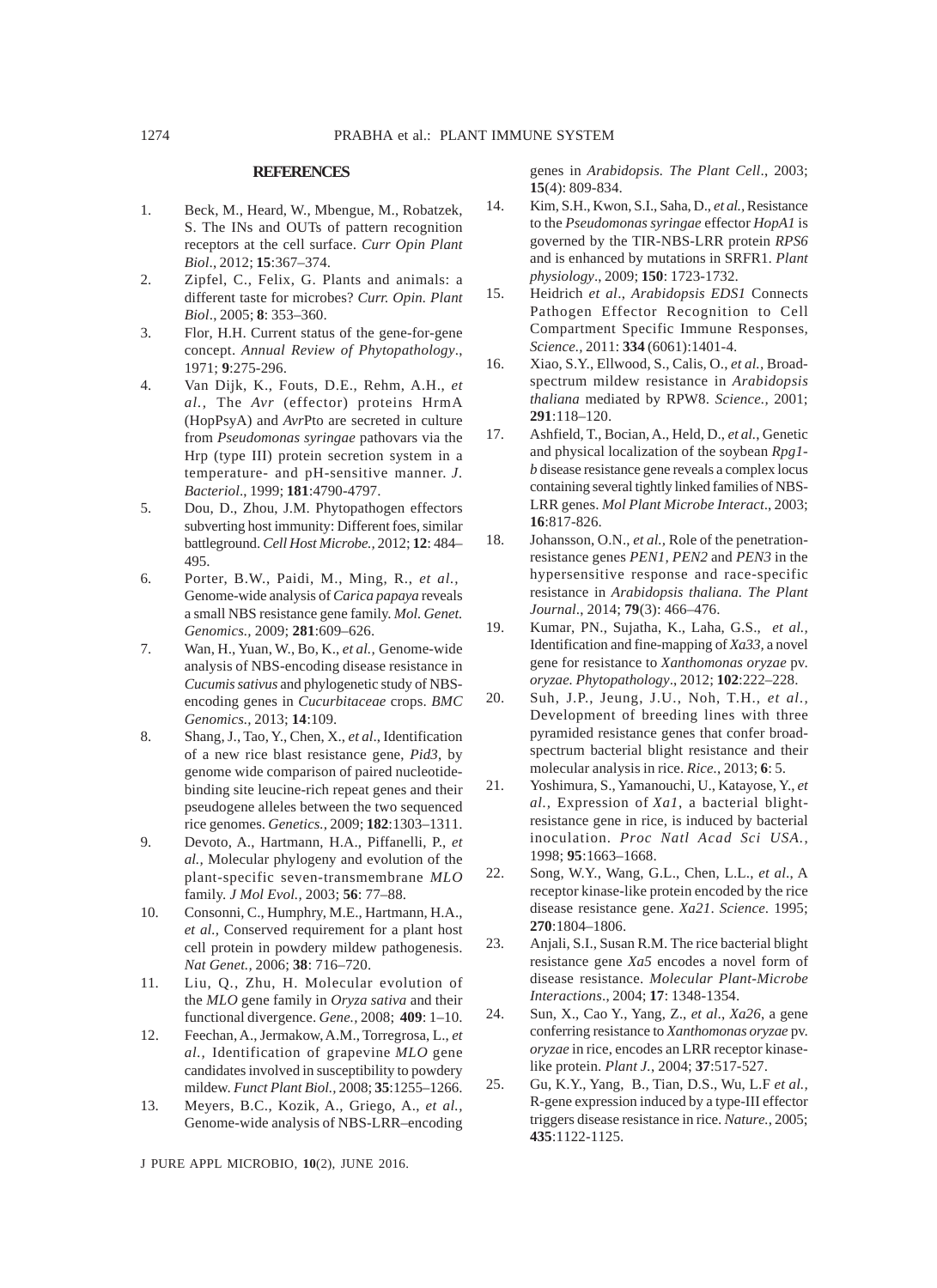- 26. Sundaram, R.M., Vishnupriya, M.R., *et al.,* Marker assisted introgression of bacterial blight resistance in *Samba Mahsuri*, an elite indica rice variety. *Euphytica.,* 2008; **160**:411–422.
- 27. Kottapalli, K.R., Narasu, M.L., Jena, K.K. Effective strategy for pyramiding three bacterial blight resistance genes into fine grain rice cultivar, *Samba Mahsuri*, using sequence tagged site markers. *Biotechnol Lett.,* 2010; **32**:989–996.
- 28. Okuyama, Y., Kanzaki, H., Abe, A., *et al.,* A multifaceted genomics approach allows the isolation of the rice *Pia*-blast resistance gene consisting of two adjacent NBS-LRR protein genes. *Plant J.,* 2011; **66**: 467–479.
- 29. Hasan, M.M., Yusop, M.R., Ismail, M.R., *et al.,* Performance of yield and yield contributing characteristics of bc2 f3 population with addition of blast resistant gene. *Ciênc. Agrotec., Lavras.,* 2015; **39**(5):463-476.
- 30. Ashkani, S., Rafii, M.Y., Rasm, H.A., Latif, M.A. Genetic dissection of rice blast resistance by QTL mapping approach using an F3 population. *Molecular biology Reports*. 2013; **40**:2503-2515.
- 31. Ballinin, E., Morel, J.B., Droc, G., Price, A., Courtois, B., *et al.,* A genome wide meta analysis of rice blast resistance gene and quantitative trait loci provides new insights into partial and complete resistance. *Molecular plant microbe interaction*. 2008; **21**:859-868.
- 32. Mauch, F., Reimmann, C., Freydl, E., Schaffrath, U., Dudler, R. Characterization of the rice pathogen-related protein *Rir1a* and regulation of the corresponding gene. *Plant Mol Biol*., 1998: **38**(4):577-86.
- 33. Singh, V.K., Singh, A., Singh, S.P., *et al*., Incorporation of blast resistance into 'PRR78', an elite Basmati rice restorer line, through marker assisted backcross breeding. *Field Crops Res*., 2012; **128**:8–16.
- 34. Fu C, Wu T, Liu W, Wang F, *et al.,* Genetic improvement of resistance to blast and bacterial blight of the elite maintainer line Rongfeng B in hybrid rice (*Oryza sativa* L.) by using markerassisted selection. *Afr J Biotechnol*., .2012; **11**:13104–13124.
- 35. Bai, Y., Pavan, S., Zheng, Z, Zappel, N.F., *et al.,* Naturally occurring broad-spectrum powdery mildew resistance in a central American tomato accession is caused by loss of *Mlo* function. *Mol Plant-Microbe Interact*., 2008; **21**: 30-39.
- 36. Chen, Y., Wang, Y., *et al*., Genome-wide analysis of the mildew resistance locus o (*MLO*) gene family in tomato (*Solanum lycopersicum* L.). *POJ.,* 2014; **7**(2):87-93.
- 37. Rossi, M., Goggin, F.L., Milligan, SB., *et al.,* The nematode resistance gene *Mi* of tomato

confers resistance against the potato aphid. *Proc Natl Acad Sci U S A.*, 1998; **95**(17): 9750-4.

- 38. Dogimont, C., Bendahmane, A., Chovelon, V., Boissot, N. Host plant resistance to aphids in cultivated crops: genetic and molecular bases, and interactions with aphid populations. *C. R. Biol.* 2010; **333;** 566–573.
- 39. Catanzariti, A.M., Lim, G.T., Jones, D.A. The tomato *I-3* gene: Novel genes for resistance to Fusarium wilt disease. *New Phytol*., 2015; **207**(1):106-18.
- 40. Liu, Y.F., Wan, H.J., Wei, Y.P*., et al., In silico* analysis of gene content in tomato genomic regions mapped to the *Ty-2* resistance gene. *Genet Mol Res*., 2015; **14**(3):7947-56.
- 41. Tucker, M.A., Jayasena, K., Ellwood, S.R., Oliver, R.P. Pathotype variation of barley powdery mildew in Western Australia. *Australasian plant pathology*. 2013; **42**(5):617- 623.
- 42. Singh, D., Racatos, P.D., Derevnina, L., *et al., Rph23:* A new designated additive adult plant resistance gene to leaf rust in barley on chromosome 7H. *Plant Breeding.,* 2015; **134**: 62–69.
- 43. Brueggeman, R., Rostoks, N., Kudrna, D., *et al.* The barley stem rust-resistance gene *Rpg1* is a novel disease-resistance gene with homology to receptor kinases. *Proc. Natl. Acad. Sci. U.S.A.,* 2002; **99**: 9328–9333.
- 44. Wang, X., Richards, J., Gross, T., *et al.,* The *rpg4*-mediated resistance to wheat stem rust (*Puccinia graminis*) in barley (*Hordeum vulgare*) requires *Rpg5*, a second NBS-LRR gene, and an actin depolymerization factor. *Molecular Plant-Microbe Interactions.,* 2013; **26**(4):407-418.
- 45. Zhou H, Steffenson B.J, Gary Muehlbauer G., *et al.,* Association mapping of stem rust race TTKSK resistance in US barley breeding germplasm. *Theor Appl Genet.,* 2014; **127**(6): 1293–1304.
- 46. Zang, W., Eckstein, P.E., Colin, M., *et al.,* Fine mapping and identification of a candidate gene for the barley Un8 true loose smut resistance gene. *Theor Appl Genet.* 2015; **128**(7):1343-57.
- 47. Oelke, L.M., Kolmer, J.A. Characterization of leaf rust resistance in hard red spring wheat cultivars. *Plant Disease.,* 2004; **88**(10):1127- 1133.
- 48. Mebrate, S.A., Oerke, E.C., Dehne, H.W., Pillen, K. Mapping of the leaf rust resistance gene *Lr38* on wheat chromosome arm 6DL using SSR markers. *Euphytica*., 2008 ; **162**( 3): 457-466.
- 49. Charpe, A., Koul, S., Gupta, S.K., *et al*., Marker assisted gene pyramiding of leaf rust resistance genes *Lr 9, Lr 24* and *Lr 28* in a bread wheat

J PURE APPL MICROBIO*,* **10**(2), JUNE 2016.